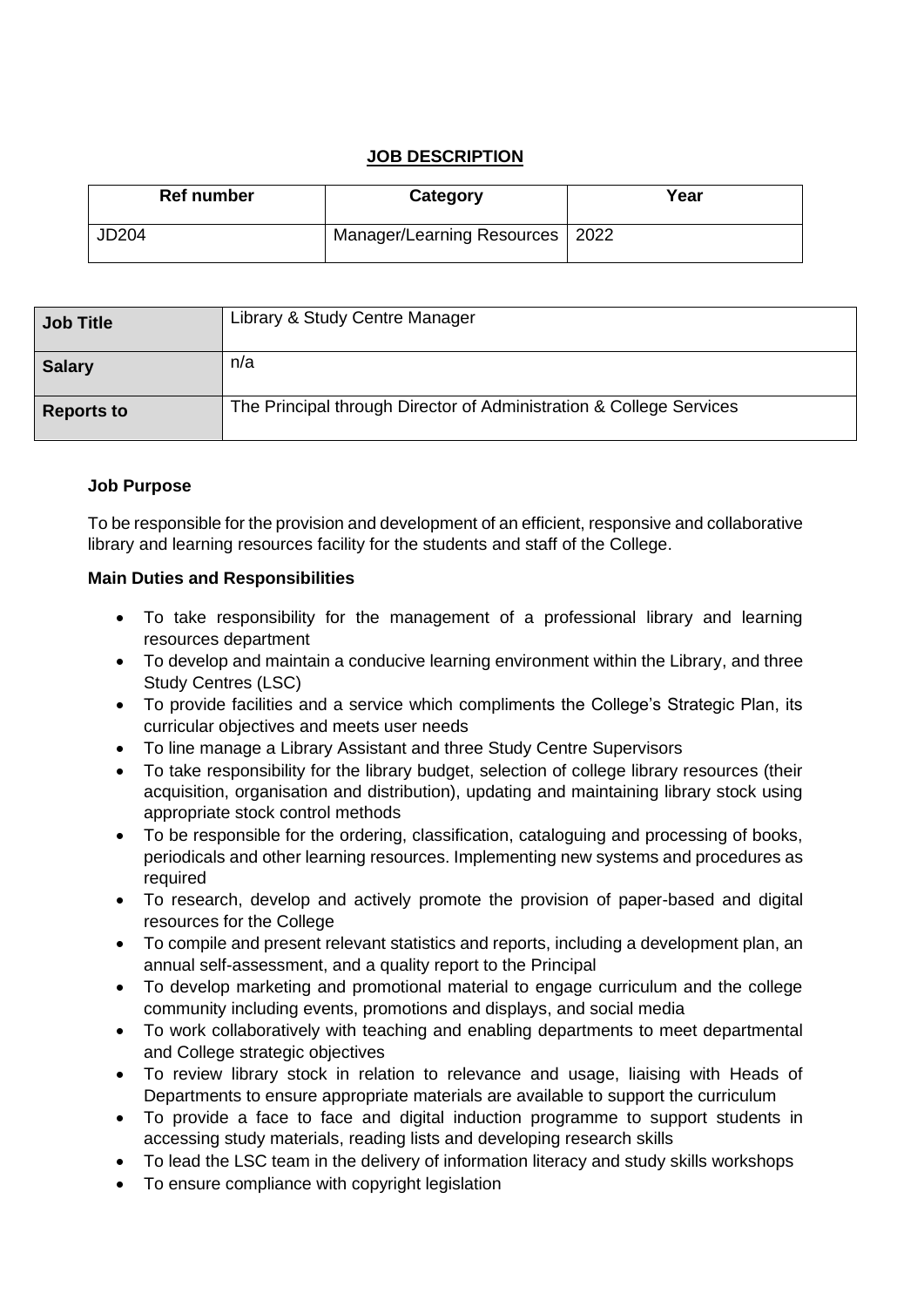- To develop and maintain communication with all appropriate internal and external agencies
- To support the Library late night openings
- To carry out exam invigilation if required
- To assist with evening/weekend activities and other events as required
- To be aware of and comply with the College's Policies and procedures
- To be aware of equal opportunities and to demonstrate these principles in all aspects of work
- To understand the college's Safeguarding and Health and Safety policy and to work within its guidelines

# **Staffing**

Staff Development

- To undertake staff development where appropriate
- To take part in the College's Appraisal Process

## **Deployment of Staff**

- To ensure that appropriate arrangements for cover are made when absence
- To work as part of a team and to ensure effective working relations

## **Quality Assurance**

- To ensure the effective operation of quality assurance systems
- To contribute to the process of the setting of targets within the department and to work towards their achievement
- To assist with the implementation of College quality procedures, especially through contribution to the self-assessment process

# **Communications**

- To ensure familiarity with the department's aims and objectives
- To liaise with relevant external bodies as appropriate

### **Marketing and Liaison**

- To contribute to the College liaison and marketing activities
- To link with external agencies as appropriate

### **Management of Resources**

• To contribute to the maintenance of an attractive working environment in your area

### **Other**

- To support the aims and objectives of the College
- To attend meetings as appropriate
- To undertake any other duties the Principal or their designated alternate may reasonably direct from time to time within the context of the xx College contract
- This Job Description is subject to periodic review and amendment
- To take all reasonable steps to ensure the security of any personal data relating to college employees or students, (either future, current or past) to which you have access,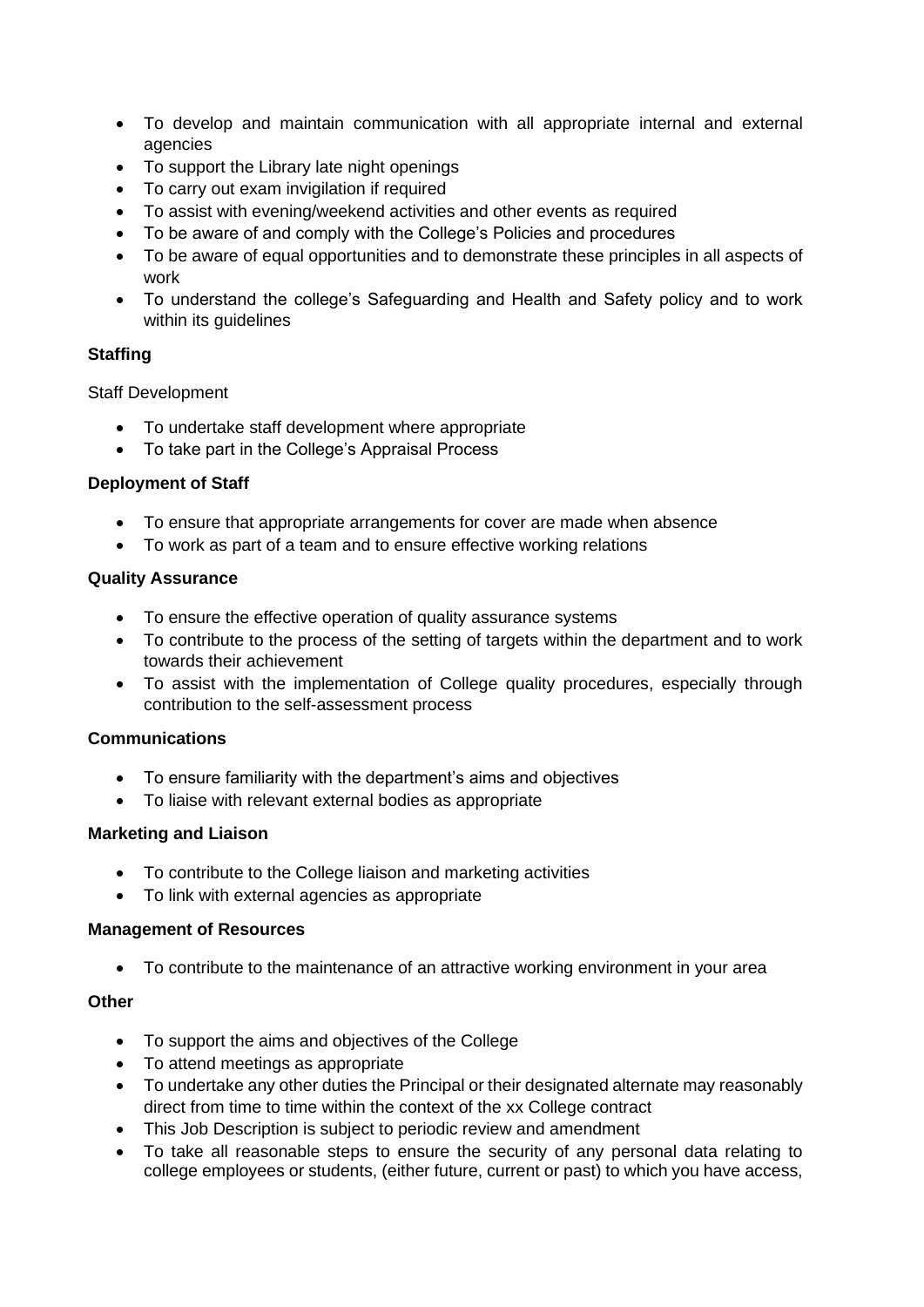in line with the requirements of the college's Data Protection Policy and the General data Protection Regulation (GDPR).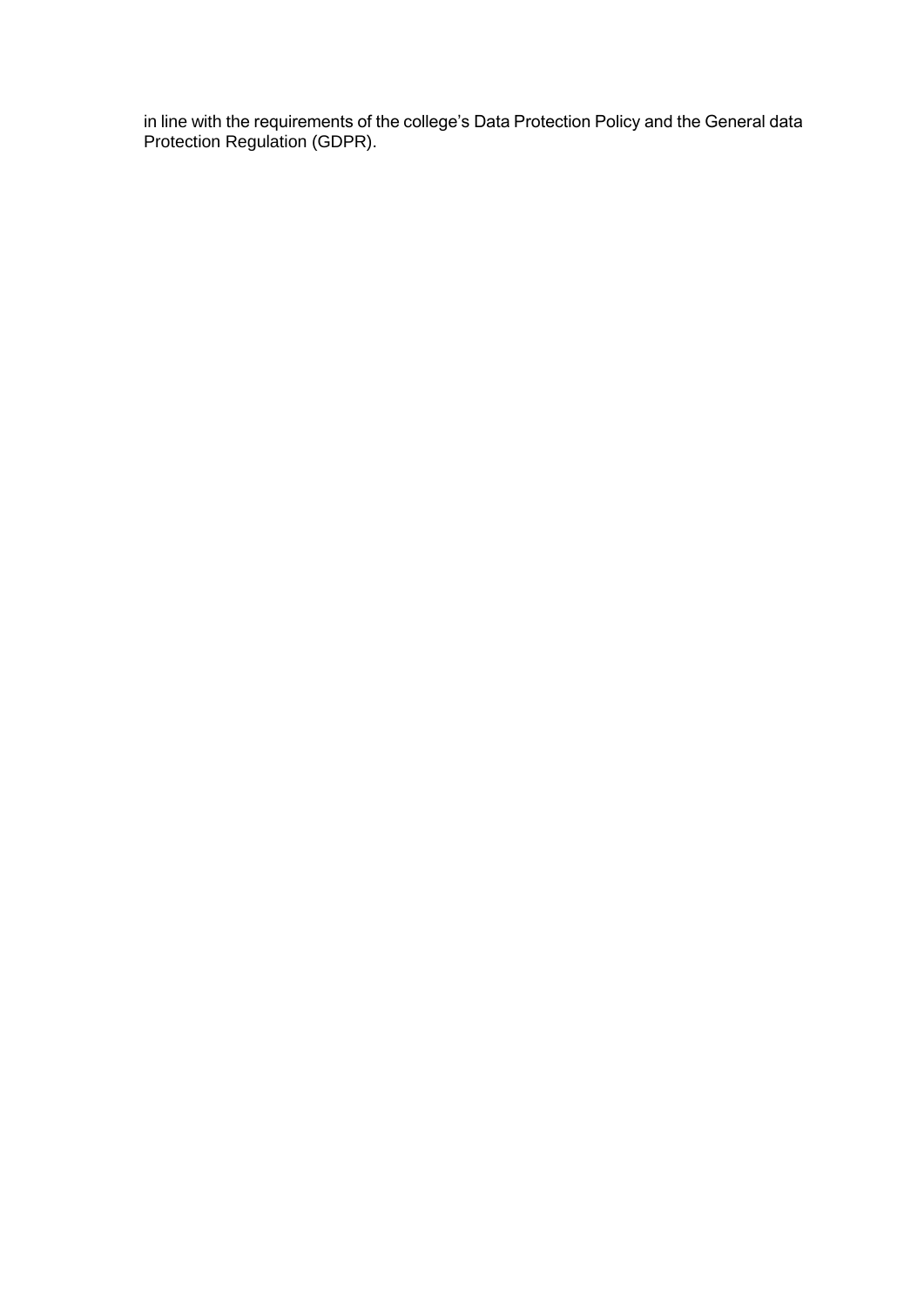# **PERSON SPECIFICATION: Library & Study Centre Manager**

This person specification will be used in shortlisting and interviewing to select the best candidate. Each applicant should, therefore, address the person specification in his/her written application and where appropriate you should give examples of how you meet the criteria.

|                                                                                                                                                          | <b>Essential</b> | <b>Desirable</b> | Method<br>of<br><b>Assessment</b> |  |  |  |
|----------------------------------------------------------------------------------------------------------------------------------------------------------|------------------|------------------|-----------------------------------|--|--|--|
| <b>Experience</b>                                                                                                                                        |                  |                  |                                   |  |  |  |
| Significant previous experience in a library management role                                                                                             | ✓                |                  | Application,<br>Interview         |  |  |  |
| Previous experience /understanding of an educational environment                                                                                         |                  | $\checkmark$     | Application,<br>Interview         |  |  |  |
| <b>Skills and Knowledge</b>                                                                                                                              |                  |                  |                                   |  |  |  |
| IT literate with a sound knowledge of MS Word, Excel and Outlook                                                                                         | ✓                |                  | Application,<br>Interview, Test   |  |  |  |
| Excellent organisational and administrative skills & ability to prioritise and<br>multitask                                                              | ✓                |                  | Application,<br>Interview, Test   |  |  |  |
| High professional standards                                                                                                                              | $\checkmark$     |                  | Interview                         |  |  |  |
| Willingness to carry out training of other staff                                                                                                         | ✓                |                  | Interview                         |  |  |  |
| Excellent attention to detail                                                                                                                            | ✓                |                  | Interview                         |  |  |  |
| Good written and oral communication skills.                                                                                                              | ✓                |                  | Application,<br>Interview         |  |  |  |
| Evidence of commitment to Continuous Professional Development                                                                                            | ✓                |                  | Application,<br>Interview         |  |  |  |
| <b>Qualifications</b>                                                                                                                                    |                  |                  |                                   |  |  |  |
| Educated to degree level or equivalent, or substantial relevant experience.                                                                              | $\ast$           |                  | Application,<br>Interview         |  |  |  |
| <b>Attitude and Impact</b>                                                                                                                               |                  |                  |                                   |  |  |  |
| Positive and Enthusiastic                                                                                                                                | ✓                |                  | Interview                         |  |  |  |
| Able to motivate others                                                                                                                                  | ✓                |                  | Application,<br>Interview         |  |  |  |
| A willingness to show flexibility in working arrangements in terms of duties<br>and working patterns to meet emergencies and changing circumstances      | ✓                |                  | Interview                         |  |  |  |
| In sympathy with the Catholic ethos of the College, including a commitment<br>to co-operation and helpfulness and a concern for the well-being of others | ✓                |                  | Interview                         |  |  |  |
| Committed to Equality and Diversity                                                                                                                      | ✓                |                  | Interview                         |  |  |  |
| Personal                                                                                                                                                 |                  |                  |                                   |  |  |  |